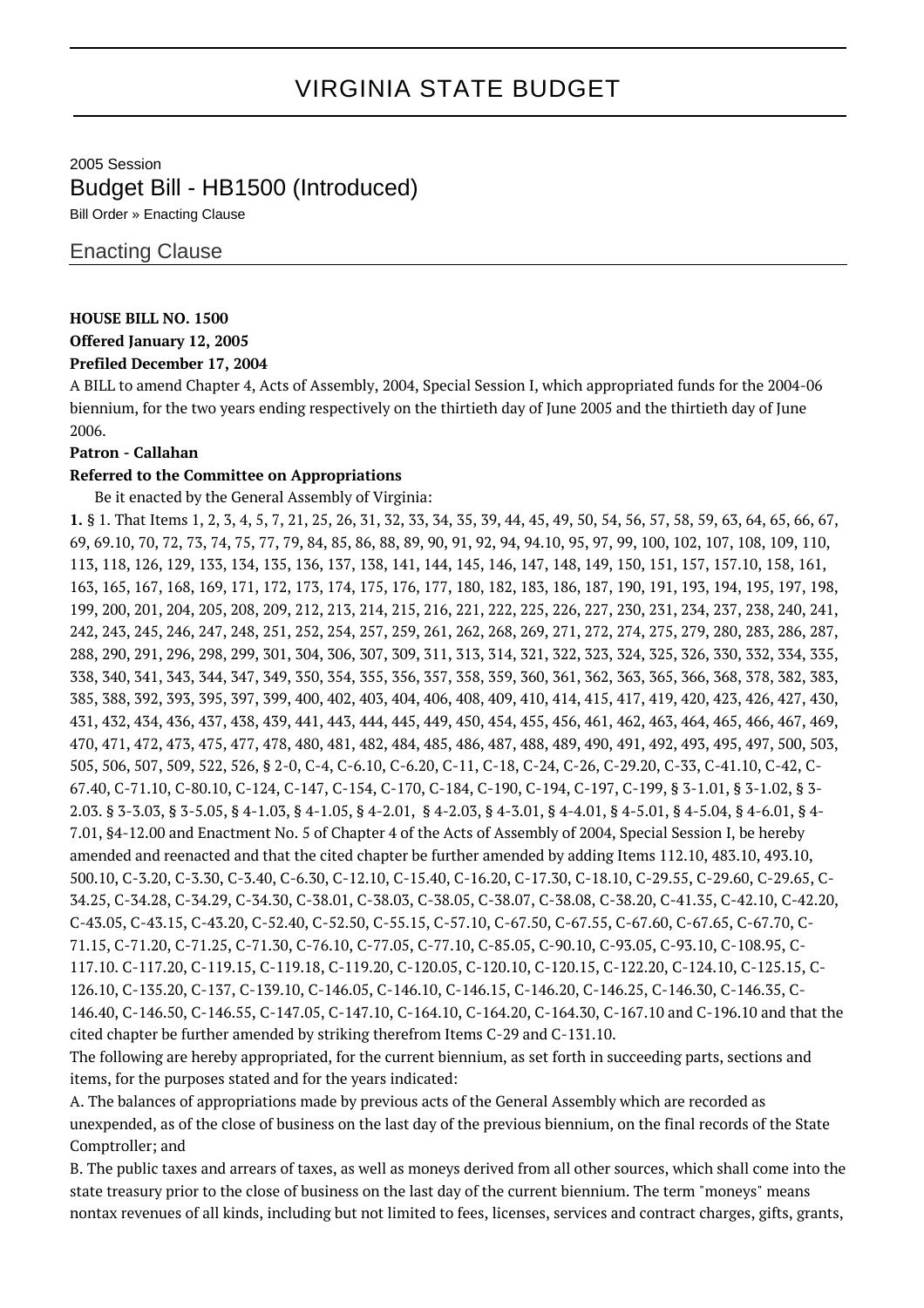and donations, and projected revenues derived from proposed legislation contingent upon General Assembly passage.

§ 2. Such balances, public taxes, arrears of taxes, and monies derived from all other sources as are not segregated by law to other funds, which funds are defined by the State Comptroller, pursuant to § [2.2-803,](http://law.lis.virginia.gov/vacode/2.2-803/) Code of Virginia, shall establish and constitute the general fund of the state treasury.

§ 3. The appropriations made in this act from the general fund are based upon the following:

|                                                             | <b>First Year</b> | <b>Second Year</b> | Total            |
|-------------------------------------------------------------|-------------------|--------------------|------------------|
| Unreserved Balance,                                         |                   |                    |                  |
| June 30, 2004                                               | \$273,912,118     | \$0                | \$273,912,118    |
|                                                             | \$677,089,000     |                    | \$677,089,000    |
| <b>Additions to Balance</b>                                 | $(*500,000)$      | $(*500,000)$       | $(*1,000,000)$   |
|                                                             | (\$128,607,916)   | \$30,716,691       | (\$97,891,225)   |
| <b>Official Revenue Estimates</b>                           | \$12,451,848,650  | \$13,093,421,900   | \$25,545,270,550 |
|                                                             | \$12,893,249,323  | \$13,441,771,900   | \$26,335,021,223 |
| Lottery Proceeds Fund                                       | \$395,000,000     | \$402,000,000      | \$797,000,000    |
|                                                             | \$423,500,000     | \$441,800,000      | \$865,300,000    |
| <b>Transfers</b>                                            | \$312,688,247     | \$358,256,300      | \$670,944,547    |
|                                                             | \$312,642,916     | \$398,207,422      | \$710,850,338    |
| Total General Fund Resources<br>Available for Appropriation | \$13,432,949,015  | \$13,853,178,200   | \$27,286,127,215 |
|                                                             | \$14,177,873,323  | \$14,312,496,013   | \$28,490,369,336 |

The appropriations made in this act from nongeneral fund revenues are based upon the following:

|                                       | <b>First Year</b>           | <b>Second Year</b> | <b>Total</b>     |
|---------------------------------------|-----------------------------|--------------------|------------------|
| Balance, June 30, 2004                | \$1,854,347,481             | \$0                | \$1,854,347,481  |
|                                       | \$2,596,134,796             |                    | \$2,596,134,796  |
| Official Revenue Estimates            | <del>\$15,203,624,759</del> | \$16,009,514,699   | \$31,213,139,458 |
|                                       | \$16,424,899,104            | \$17,123,443,553   | \$33,548,342,657 |
| <b>Bond Proceeds</b>                  | \$1,003,762,290             | \$46,871,475       | \$1,050,633,765  |
|                                       | \$1,179,244,290             | \$64,603,475       | \$1,243,847,765  |
| <b>Total Nongeneral Fund Revenues</b> |                             |                    |                  |
| Available for Appropriation           | \$18,061,734,530            | \$16,056,386,174   | \$34,118,120,704 |
|                                       | \$20,200,278,190            | \$17,188,047,028   | \$37,388,325,218 |
| TOTAL PROJECTED REVENUES              | \$31,494,683,545            | \$29,909,564,374   | \$61,404,247,919 |
|                                       | \$34,378,151,513            | \$31,500,543,041   | \$65,878,694,554 |

§ 4. Nongeneral fund revenues which are not otherwise segregated pursuant to this act shall be segregated in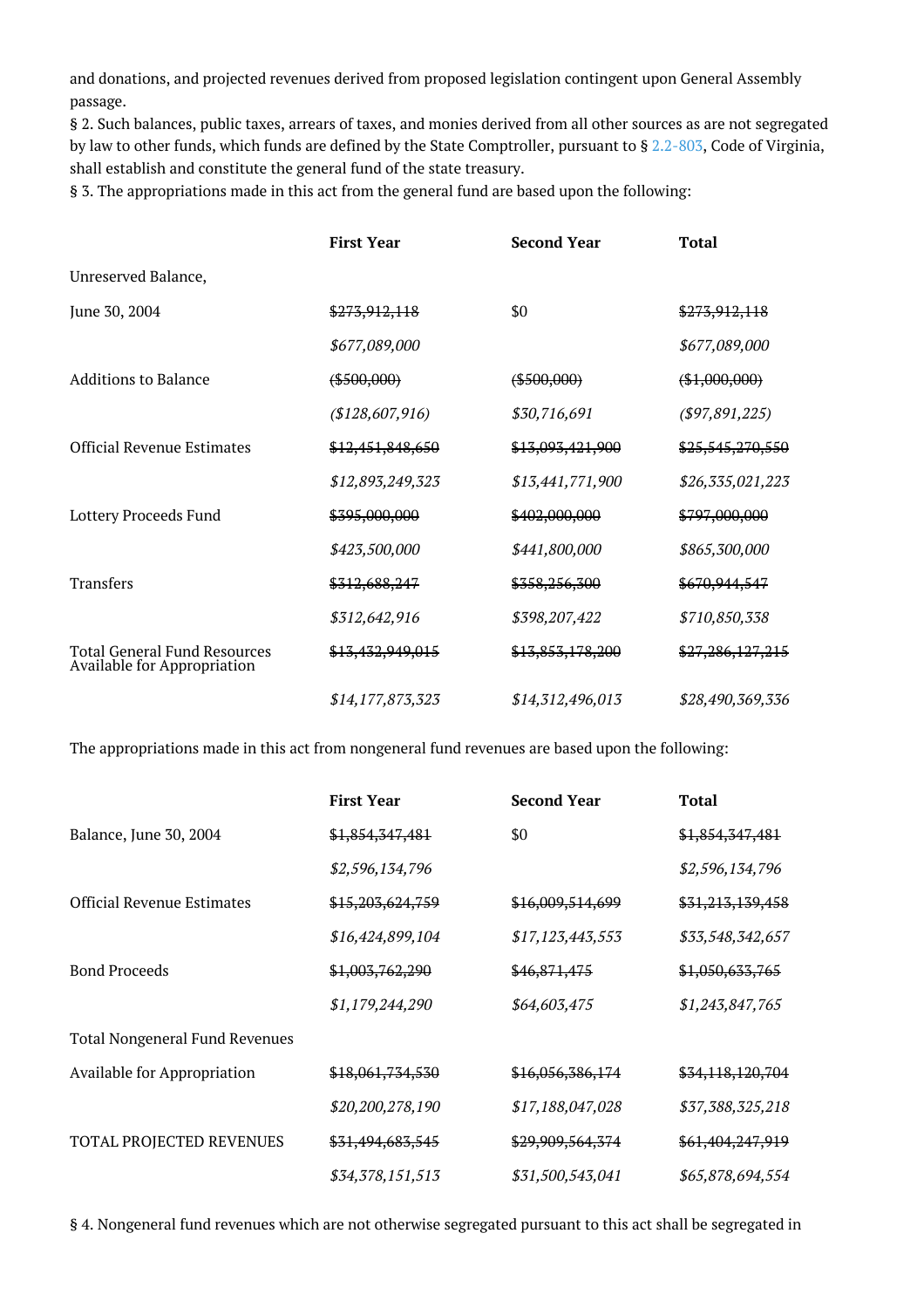accordance with the acts respectively establishing them.

§ 5. The sums herein appropriated are appropriated from the fund sources designated in the respective items of this act.

§ 6. When used in this act the term:

A. "Current biennium" means the period from the first day of July two thousand four, through the thirtieth day of June two thousand six, inclusive.

B. "Previous biennium" means the period from the first day of July two thousand two, through the thirtieth day of June two thousand four, inclusive.

C. "Next biennium" means the period from the first day of July two thousand six, through the thirtieth day of June two thousand eight, inclusive.

D. "State agency" means a court, department, institution, office, board, council or other unit of state government located in the legislative, judicial, or executive departments or group of independent agencies, or central appropriations, as shown in this act, and which is designated in this act by title and a three-digit agency code.

E. "Nonstate agency" means an organization or entity as defined in § [2.2-1505](http://law.lis.virginia.gov/vacode/2.2-1505/) C, Code of Virginia.

F. "Authority" sets forth the general enabling statute, either state or federal, for the operation of the program for which appropriations are shown.

G. "Discretionary" means there is no continuing statutory authority which infers or requires state funding for programs for which the appropriations are shown.

H. "Appropriation" shall include both the funds authorized for expenditure and the corresponding level of full-time equivalent employment.

I. "Sum sufficient" identifies an appropriation for which the Governor is authorized to exceed the amount shown in the Appropriation Act if required to carry out the purpose for which the appropriation is made.

J. "Item Details" indicates that, except as provided in § 6 H above, the numbers shown under the columns labeled Item Details are for information reference only.

K. Unless otherwise defined, terms used in this act dealing with budgeting, planning and related management actions are defined in the instructions for preparation of the Executive Budget.

§ 7. The total appropriations from all sources in this act have been allocated as follows:

**BIENNIUM 2004-06**

|                                             | <b>General Fund</b> | <b>Nongeneral Fund</b> | <b>Total</b>     |
|---------------------------------------------|---------------------|------------------------|------------------|
| <b>OPERATING EXPENSES</b>                   | \$27,225,254,350    | \$30,984,377,354       | \$58,209,631,704 |
|                                             | \$28,272,145,961    | \$32,353,405,096       | \$60,625,551,057 |
| LEGISLATIVE DEPARTMENT                      | \$107,144,659       | \$6,526,518            | \$113,671,177    |
|                                             | \$107,169,659       |                        | \$113,696,177    |
| <b>JUDICIAL DEPARTMENT</b>                  | \$611,983,192       | \$27,533,646           | \$639,516,838    |
|                                             | \$618,000,620       | \$28,803,189           | \$646,803,809    |
| <b>EXECUTIVE DEPARTMENT</b>                 | \$26,505,538,005    | \$30,496,197,193       | \$57,001,735,144 |
|                                             | \$27,546,387,188    | \$31,863,770,338       | \$59,410,157,526 |
| <b>INDEPENDENT AGENCIES</b>                 | \$588,494           | \$454,120,051          | \$454,708,545    |
|                                             |                     | \$454,305,051          | \$454,893,545    |
| STATE GRANTS TO NONSTATE<br><b>AGENCIES</b> | \$0                 | \$0                    | \$0              |
| <b>CAPITAL OUTLAY EXPENSES</b>              | \$45,642,000        | \$1,469,155,634        | \$1,537,497,634  |
|                                             | \$212,147,000       | \$1,886,973,634        | \$2,099,120,634  |